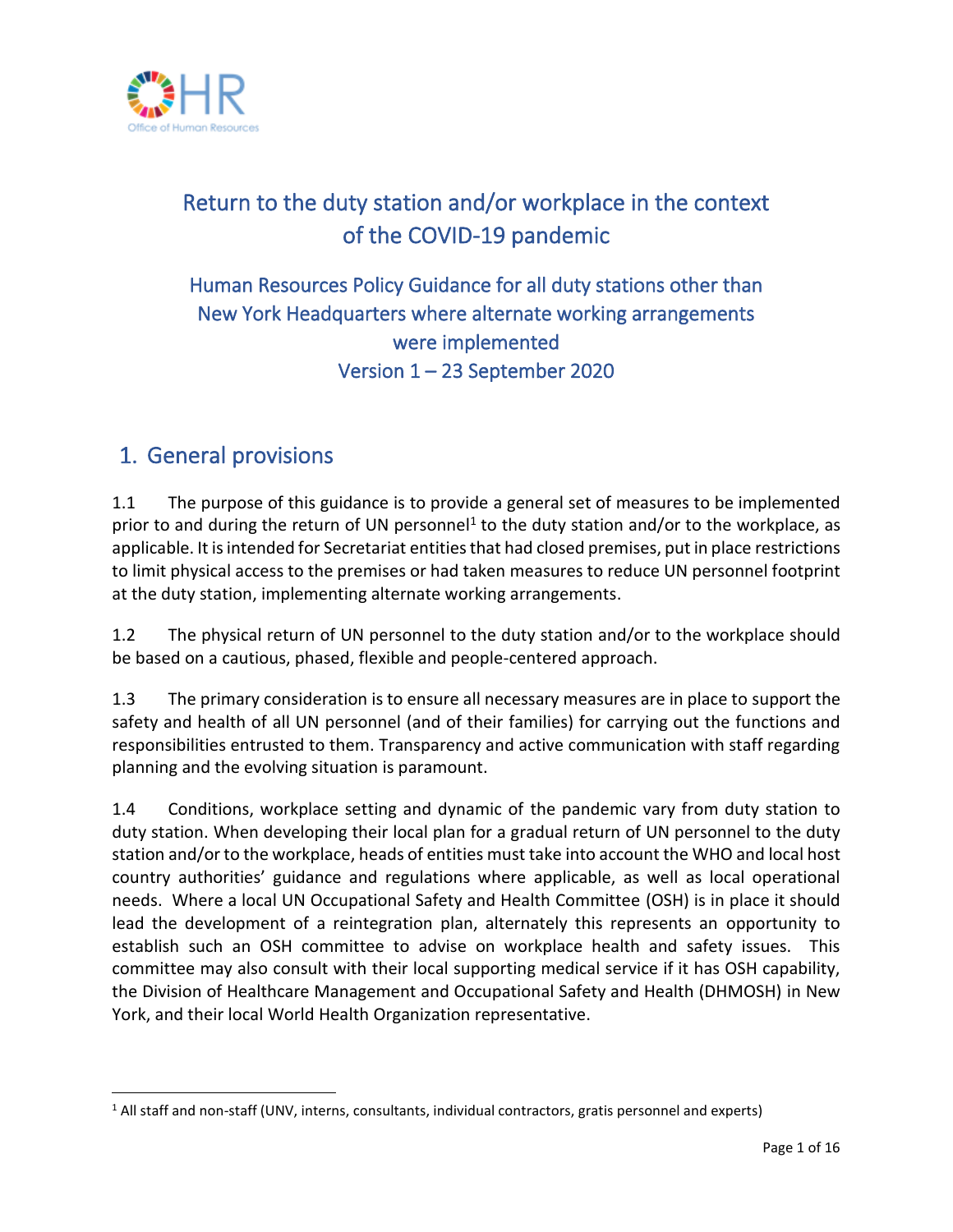

1.5 The local OSH committee should be chaired by someone who is not part of the expert panel, for instance Chief of Staff or similar. The members of the Committee should include Security, Engineering, Medical, Human Resources, Facilities Management, Communications, transportation/movement experts and other persons as seen relevant to the duty station. (Terms of reference for OSHAC NYC are at Annex 2) The OSH should brief and/or report to a wider managers forum to ensure all entities at the duty station can provide inputs to and help propagate the plan. (e.g. the Crisis Operations Group (COG) in NY case).

1.6 The local plan should normally include separate phases subject to the local situation in each respective duty station and/or the country. Clear guidance on key issues should be produced and annexed to the plan, but made also for more widely available communications, including on: the key principles guiding the plan and key features of each phase, social distancing requirements, managing meeting rooms, HR policy, COVID-19 testing, quarantine requirements… etc. FAQs should be made available as well.

1.7 The transition from one phase to another will be decided by the Head of entity upon recommendations from the OSHAC, where applicable, based on pre-established criteria including, amongst other things, the loosening of local restrictions.

1.8 Given the evolving nature of the situation and the many remaining uncertainties regarding COVID-19, the transition from one phase to another may not be linear and the heads of entity may decide at any time to revert to a previous phase.

1.9 In field duty stations where staff members live and work in the same UN compounds, the distinction between return to the duty station and return to the workplace may not be relevant. The present guidance may be adjusted as applicable, while following the principles contained herein.

# 2. Return of UN personnel to their official duty station

2.1 During the implementation of Alternate Working Arrangements (AWA), personnel might have been authorized or encouraged to work remotely outside their official duty station to accommodate personal situations. AWA outside the duty station should normally not exceed 6 consecutive months but may be extended beyond that period based on the prevailing conditions in the duty station/country, including flight restrictions. Decisions to discontinue or continue AWA outside the duty station are within the authority of the Head of Entity. Decisionsto suspend AWA outside the duty station should apply to all Secretariat entities and be taken in coordination with all entities concerned. UN agencies, funds and programmes at the duty station should also be consulted with a view to harmonize the arrangements applicable to personnel across the organizations of the UN common system. Entitlements will continue to be paid in relation to the official duty station for the whole duration of AWA, except for danger pay that is not payable for the period that personnel work remotely from outside their official duty and the accrual of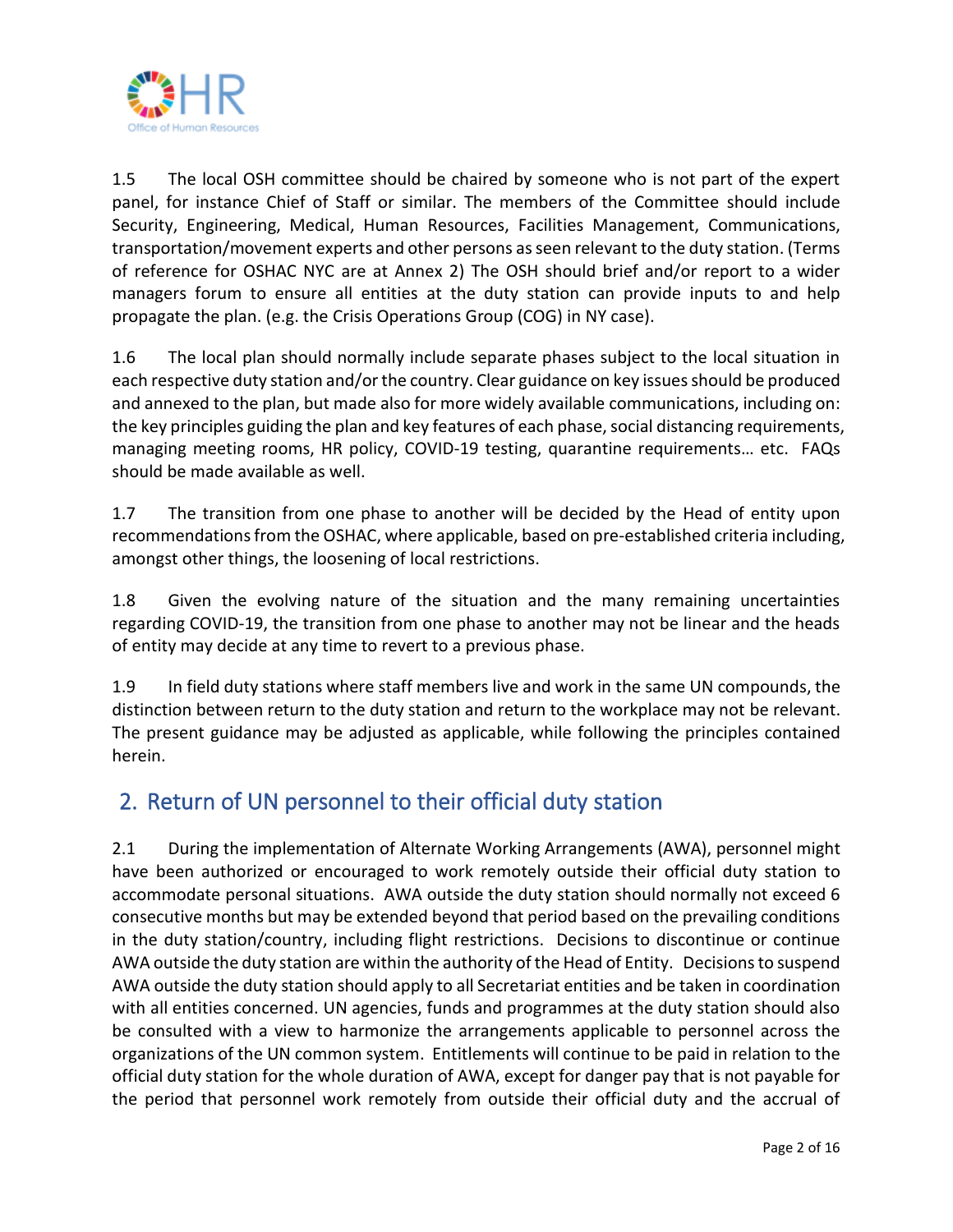

qualifying service toward rest and recuperation that remains governed by the conditions established in section 3 of  $ST/Al/2018/10$  on rest and recuperation.

2.2 UN Personnel working outside of the duty station under AWA should be communicated in writing the expected return date and be provided a reasonable advance notice (at least 21 days) before they are expected to return in order to be able to make necessary arrangements to physically report to the workplace taking into consideration travel restrictions and quarantine requirements, as applicable. A phased return of personnel to the duty station may be implemented based on the lifting of travel restrictions affecting certain countries/areas. This requirement does not apply to duty stations where scenario 1 b) of the [Human Resources](https://www.un.org/sites/un2.un.org/files/covid_001_guidance_for_duty_stations_in_covid-19-affected_countries_entitled_to_rr_ra_e.pdf)  [Network's Standing Committee on Field Duty Stations guidance note for R and R duty stations](https://www.un.org/sites/un2.un.org/files/covid_001_guidance_for_duty_stations_in_covid-19-affected_countries_entitled_to_rr_ra_e.pdf)  [with COVID-19 travel restrictions](https://www.un.org/sites/un2.un.org/files/covid_001_guidance_for_duty_stations_in_covid-19-affected_countries_entitled_to_rr_ra_e.pdf) dated 1 June 2020 is implemented since rotation is carried out on a pre-established scheduled.

2.3 When a decision is made to discontinue AWA outside the duty station as of a specific date, staff members who would like to exceptionally delay their return due to compelling personal circumstances may request their manager to telecommute from outside the duty station for an appropriate duration not exceeding six months on Flexible Working Arrangements (FWA) in accordance with the provisions of [ST/SGB/2019/3](https://undocs.org/ST/SGB/2019/3) and [ST/IC/2019/15.](https://undocs.org/ST/IC/2019/15) In exceptional circumstances, an extension of the authorization to telecommute from outside the duty station may be considered for an additional period not exceeding three months. Any such arrangement should be considered on a case-by-case basis and subject to exigencies of service. Failure to return to the duty station by the expected date may result in their absence being treated as unauthorized. Subject to exigencies of service, staff members may also be granted annual leave or special leave without pay.

2.4 For additional information on FWA and AWA, please consult:

[Alternate working arrangements \(AWA\) and Flexible working arrangements \(FWA\) in the context](https://iseek.un.org/system/files/ohr_guidance_faqs_for_return_to_premises_approved_21_07_2020.pdf)  of COVID-19 pandemic - [Human Resources Policy Guidance for all Secretariat duty stations](https://iseek.un.org/system/files/ohr_guidance_faqs_for_return_to_premises_approved_21_07_2020.pdf)

Frequently Asked Questions - All Duty Stations - [Alternate work arrangements and](https://iseek.un.org/system/files/faqs_alternate_work_and_telecommuting_covid-19_approved_21_07_2020.pdf)  [telecommuting in connection with COVID-19](https://iseek.un.org/system/files/faqs_alternate_work_and_telecommuting_covid-19_approved_21_07_2020.pdf)

# 3. Duty stations where UN personnel footprint has been reduced

3.1 AWA are to remain in effect where personnel were required to leave the duty station in order to reduce staffing footprint at the duty station due to exceptional local conditions as decided by the HoE or as per local government requests until the situation changes and restrictions are lifted.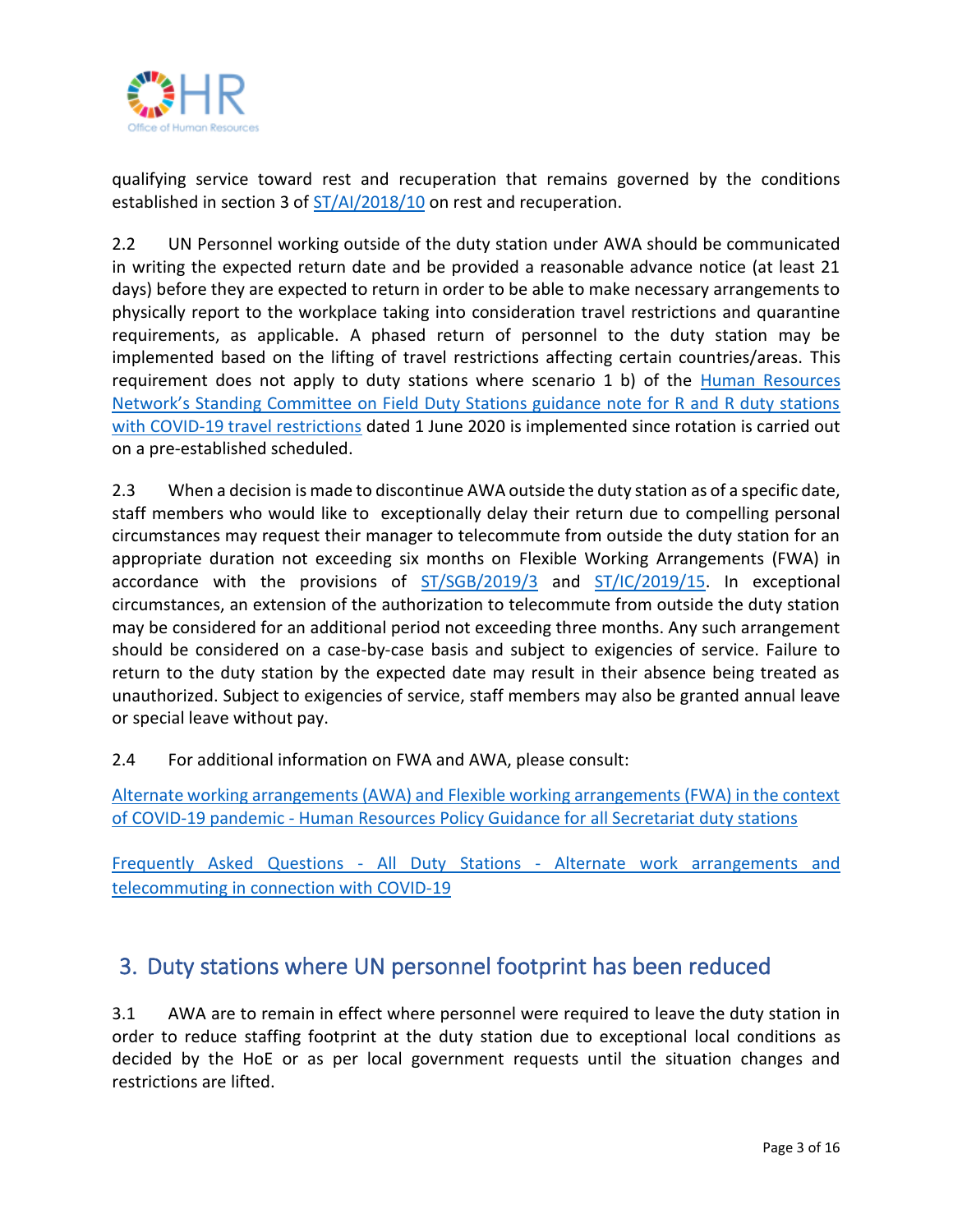

3.2 UN personnel whose presence in the duty station is not necessary or authorized may continue to work remotely from outside the duty station under AWA and should be informed in due course when it is appropriate for them to return (the timeline will depend on the evolution of the situation). Entitlements will continue to be paid in relation to the official duty station for the whole duration of AWA, except for danger pay that is not payable for the period that personnel work remotely from outside their official duty and the accrual of qualifying service toward rest and recuperation that remains governed by the conditions established in section 3 o[f ST/AI/2018/10](https://undocs.org/ST/AI/2018/10) on rest and recuperation.

3.3 In duty stations where the R and R framework was suspended and scenario 1. a) or 1.b) of the [Human Resources Network's Standing Committee on Field Duty Stations guidance note for](https://www.un.org/sites/un2.un.org/files/covid_001_guidance_for_duty_stations_in_covid-19-affected_countries_entitled_to_rr_ra_e.pdf)  R and R [duty stations with COVID-19 travel restrictions](https://www.un.org/sites/un2.un.org/files/covid_001_guidance_for_duty_stations_in_covid-19-affected_countries_entitled_to_rr_ra_e.pdf) dated 1 June 2020 was implemented, personnel required to return as part of the rotation must comply since travel was approved in a phased approach with a view to maintain operational capacity. Failure to return on the specified date may result in their absence being treated as unauthorized, unless subject to exigencies of service, managers agreed to a delayed return as per the procedure described above. Personnel leaving the duty station as part of the rotation will be on AWA for the duration of the turn outside the duty station, unless they avail of annual leave or request special leave.

# 4. Physical return of UN personnel to the workplace

- 4.1 In preparation for the initial return phase, each entity should conduct an "on-site requirement" assessment to determine whether the return to the workplace is required for the delivery of their mandate. This assessment is not focused on seniority or importance of mandate function but rather on the requirement to be physically present in the building to conduct activities that support an essential function.
- 4.2 The table below is provided as an example:

| Phase 0                          | Phase 1 | Phase 2                             | Phase 3 |
|----------------------------------|---------|-------------------------------------|---------|
| Preparation for a   Activities   |         | <b>Expansion of UN   Reimagined</b> |         |
| physical return required on-site |         | personnel on- workplace             |         |
| to premises or                   |         | site / at the duty                  |         |
| duty station                     |         | station                             |         |
|                                  |         |                                     |         |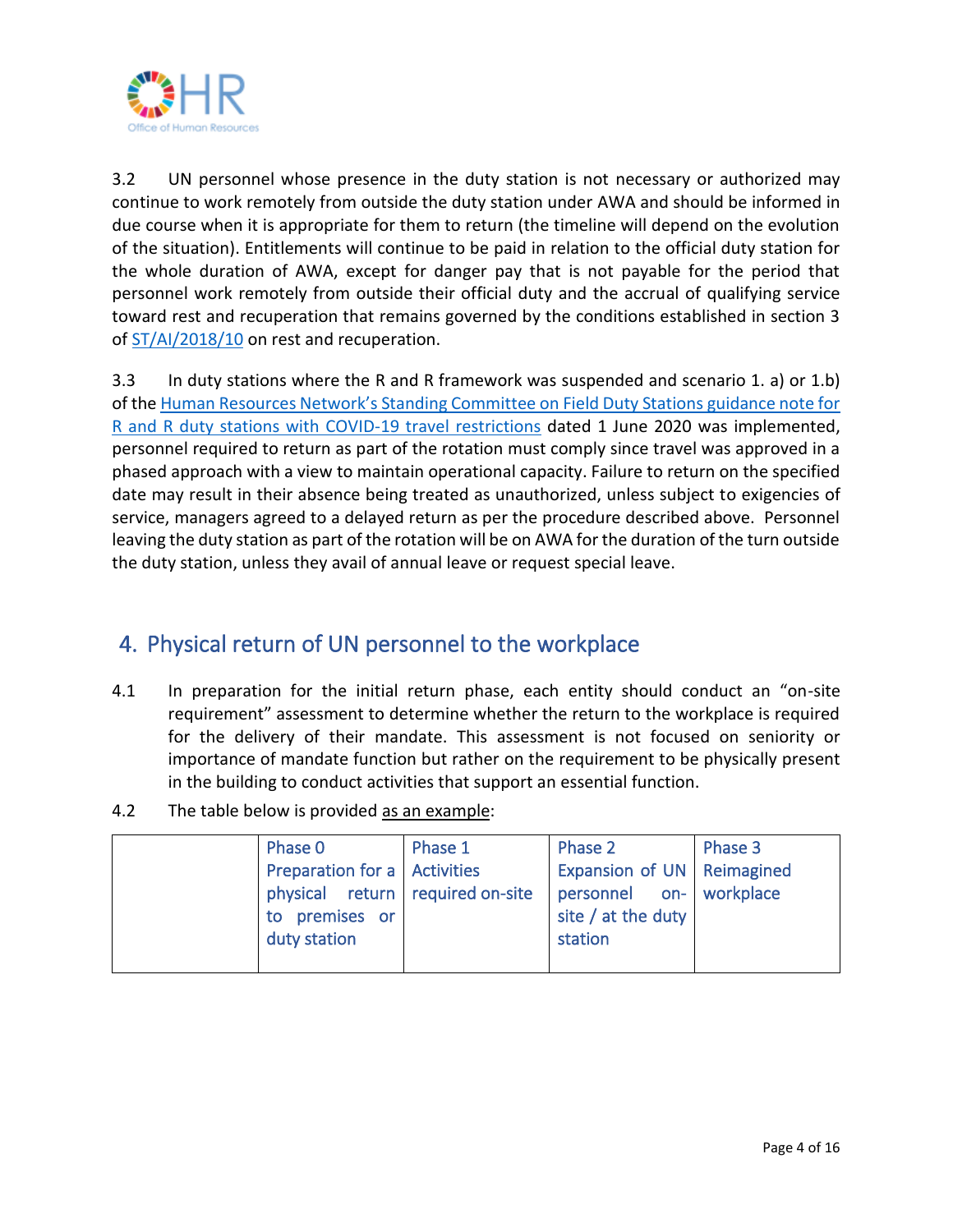

| <b>Timeline</b>          | [end date]                                                                                                                     | of<br>[date<br>transition<br>from<br>the prior phase]                                                                           | of<br>[date<br>transition<br>from<br>the prior phase]                                                                                                                          | of<br>[date<br>transition<br>from<br>the prior phase <sup>2</sup> ] |
|--------------------------|--------------------------------------------------------------------------------------------------------------------------------|---------------------------------------------------------------------------------------------------------------------------------|--------------------------------------------------------------------------------------------------------------------------------------------------------------------------------|---------------------------------------------------------------------|
| Daily occupancy<br>limit | Up to XX in the<br>premises and/or<br>the<br>duty<br>in<br>station                                                             | Up to XX in the<br>premises or XX%<br>of<br>normal<br>occupancy<br>and/or<br>presence of UN<br>personnel at the<br>duty station | Up to XX% of<br>normal<br>occupancy of the<br>premises and/or<br>presence of UN<br>personnel at the<br>duty station                                                            | <b>TBD</b>                                                          |
| What                     | Essential<br>functions $3$                                                                                                     | Essential<br>functions<br>and<br>those that<br>can<br>only<br>be<br>performed<br>on-<br>site                                    | Essential<br>functions<br>and<br>those completed<br>more effectively<br>/ efficiently on-<br>site <sup>4</sup>                                                                 | <b>TBD</b>                                                          |
| Who                      | Personnel<br>required<br>to<br>perform<br>essential on-site<br>who<br>functions<br>are not in high<br>risk groups <sup>5</sup> | Personnel<br>required<br>to<br>perform<br>essential on-site<br>who<br>functions<br>are not in high<br>risk groups               | Personnel<br>required<br>to<br>physically return<br>to UN premises<br>according<br>to<br>operational<br>needs or those<br>who elect to do<br>within<br>SO.<br>occupancy limits | <b>TBD</b>                                                          |

<sup>&</sup>lt;sup>2</sup> Example of criteria to move into Phase III: Minimum 42 days since previous transition. No restrictions beyond general best practices on social distancing and hygiene; compliance with applicable local/federal guidelines; very rare new cases in local area; no staff/contractor cases in the workplace in the past 42 days; widespread UN and local health testing in place for asymptomatic cases/contacts; local health service capacity returned to baseline (pre-pandemic levels); consistent staff adherence to distancing & hygiene measures; vendors available; public services available; other peer organizations fully open.

<sup>&</sup>lt;sup>3</sup> E.g. security, maintenance, cleaning, medical

<sup>&</sup>lt;sup>4</sup> E.g. interpretation, conference services, any work requiring use of certain equipment such as photocopiers, work more efficiently done on larger or dual monitors, those who need to access hard copy documents… etc. <sup>5</sup> Risk factors include but are not limited to, any single feature of age greater than 60, chronic illness, immune suppression, heart/lung disease, or significant exposures outside the workplace such as ill household members or immunocompromised family members.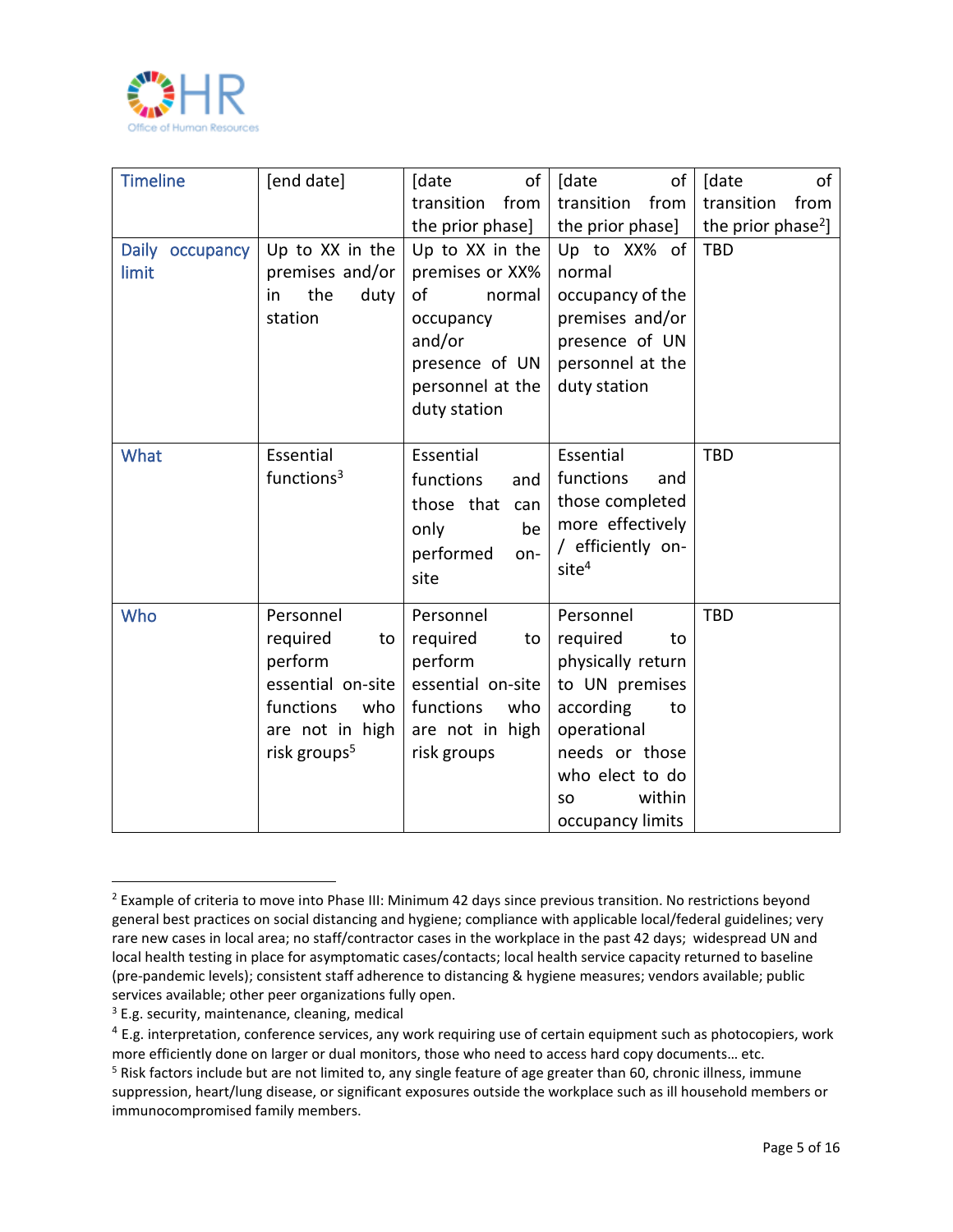

## 4.3 On-site reporting for initial phases

4.3.1 Building occupancy limits should be determined for each phase and only staff members who meet certain criteria (e.g. performance of essential nature of the functions that require onsite present) should be authorized access. Daily entry counts are to be monitored by the Security personnel, to not exceed those limits. Maximum safe occupancy levels should be set taking into account physical/social distancing requirements and building and office layouts, congestion points such as entry/exit and elevators.

4.3.2 It is recommended that heads of entities designate focal points to monitor the implementation of the plan and liaise with personnel and managers as needed.

4.3.3 In determining the operational needs that require an on-site presence, managers should be guided by the following criteria to decide who will return to the premises:

- Managers should ensure that there is the necessary on-site presence to effectively deliver on mandated activities;
- Managers should, to the extent possible and subject to exigencies of service, balance the needs for personnel to report on-site with their personal circumstances, in particular risk factors for the individuals (including their family members) who are considered vulnerable<sup>6</sup>. On-site rotation<sup>7</sup> amongst team members may be considered;
- Managers should continue to exercise flexibility, understanding and care when discussing which UN personnel should return physically to the premises.
- Managers are encouraged to consider on a priority basis requests from personnel who wish to return to the premises, if feasible in the context of the duty station and local conditions, while ensuring equity, consistency and fairness in the treatment of all personnel;
- When determining which personnel will be required to report on-site, consideration should be given to the means of transportation available to them for their home-work commute (i.e. walking, riding a bike or driving their own vehicle) and/or any other relevant local considerations. For personnel who must avail of public transportation,

 $6$  Risk factors include but are not limited to, any single feature of age greater than 60, chronic illness, immune suppression, heart/lung disease, or significant exposures outside the workplace such as ill household members or immunocompromised family members.

<sup>&</sup>lt;sup>7</sup> In line with the guidance note issued by the HR Network Standing Committee on Field Duty Stations (Field Group) on 1 June 2020 and subsequent UN Secretariat directive, rotation cycles may be established for periods of 1.5 to 3 months at duty stations where the R and R framework has been suspended.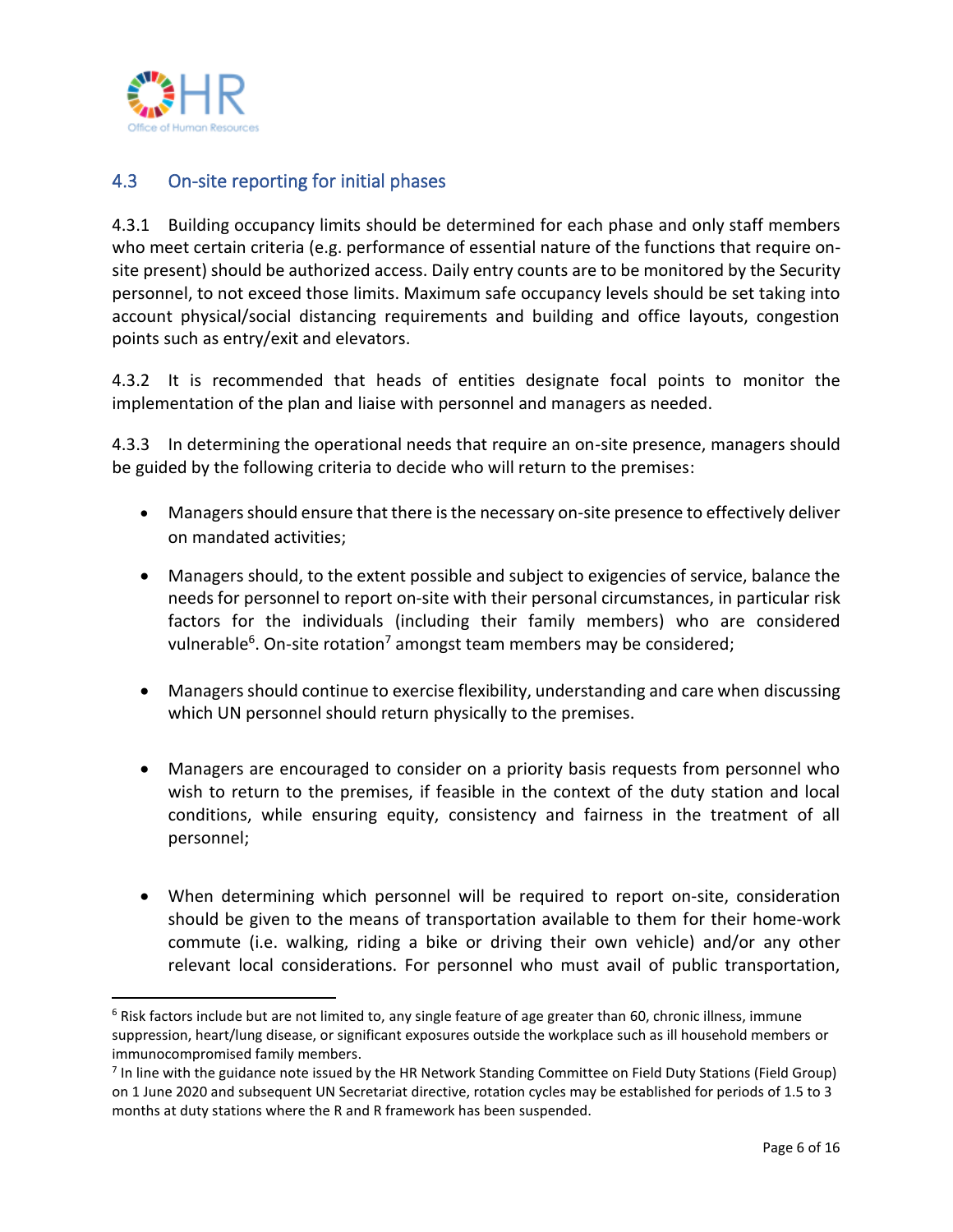

managers could also consider, where possible, adjusting the individuals' work schedule so that they can travel outside peak hours as long as doing so does not impact the operational needs of the Organization and completion of mandated activities;

- Special consideration should also be given to UN personnel who share their household with someone at increased risk for COVID-19 complications due to age or a severe underlying medical condition, UN personnel with personal and family obligations (i.e. care of children, elder family members) as well as pregnant and breastfeeding women when determining who should perform on-site activities. Personnel who find themselves in these situations and have been identified to perform on-site functions, should be given a reasonable advance notice to allow them to make the necessary personal arrangements. When compatible with exigencies of service, their presence at the premises should be limited in order to accommodate their situation.
- UN Personnel who were authorized to leave the duty station and have been identified to perform on-site functions should be provided a reasonable advance notice (at least 21 days) so that they can make the necessary arrangements to physically report to work on the requested date taking into consideration travel restrictions and quarantine requirements as applicable. This requirement does not apply to duty stations where scenario 1 b) of the Human Resources Network's Standing Committee on Field Duty Stations guidance note for R and R [duty stations with COVID-19 travel restrictions](https://www.un.org/sites/un2.un.org/files/covid_001_guidance_for_duty_stations_in_covid-19-affected_countries_entitled_to_rr_ra_e.pdf) dated 1 June 2020 is implemented since rotation is carried out on a pre-established schedule including departure and return dates to and from the duty station.

4.3.4 Managers should carefully evaluate whether the presence of non-staff personnel is required on the UN premises, such as interns, volunteers and consultants. If it is determined that remote working is still feasible, managers should evaluate on a case-by-case basis whether return to the duty station is required.

4.3.5 Personnel may request managers to delay their physical return to the premises, including when they reside in a UN compound, due to:

• Medical reasons:

When UN personnel considered most vulnerable if exposed to COVID-19 cannot reach an agreement with their managers regarding their on-site attendance, the following process is to be followed:

- The discussion and outcome should be clearly documented.
- The UN personnel should request in writing a 'reasonable accommodation' from their manager and outline what the accommodation is – in this case, to continue to work remotely full time and state the reason - in this case 'medical reasons' or 'medical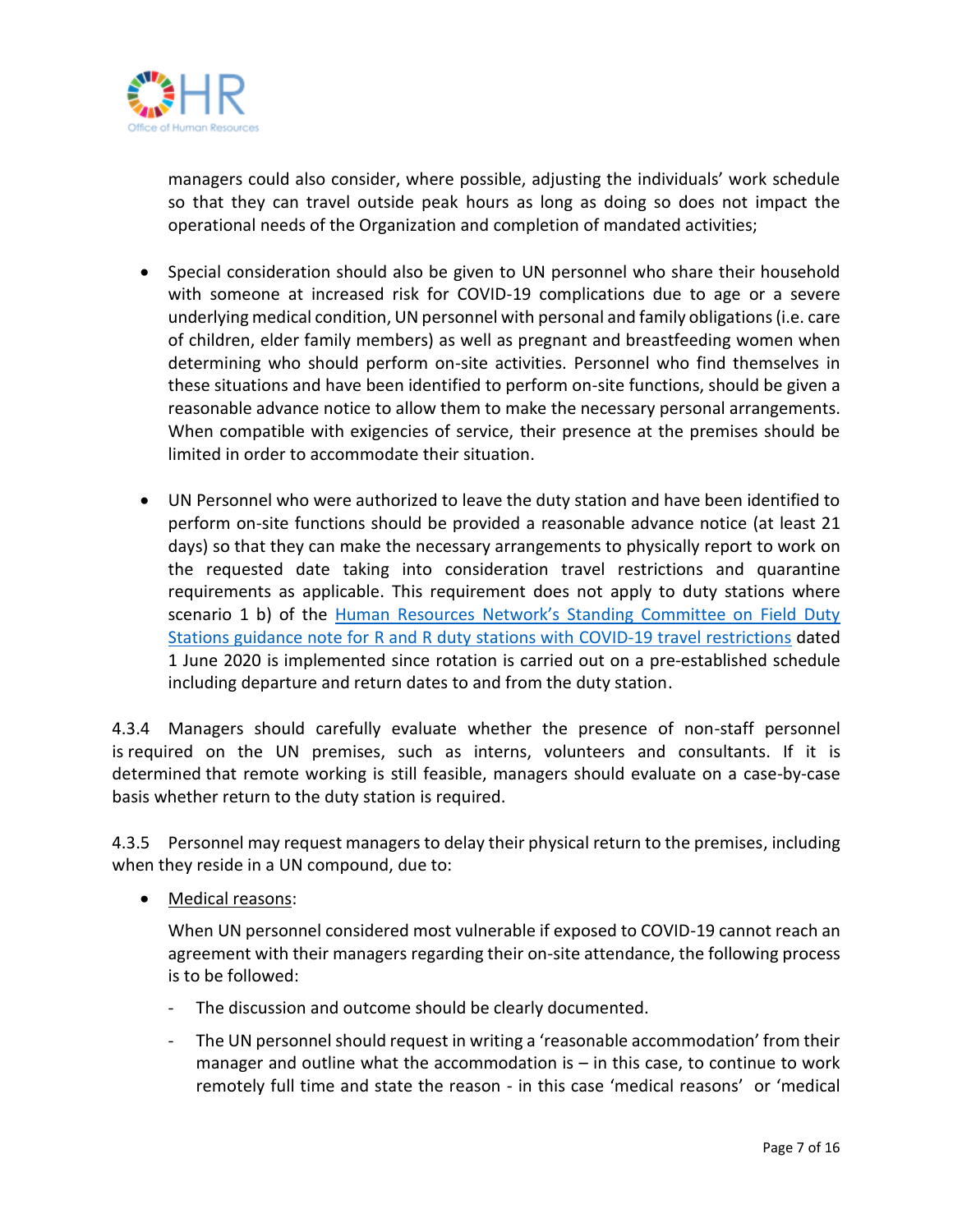

reasons relating to a household member'. No confidential information needs to be provided.

- The UN personnel should then send their request to their supporting medical service: Heading: "Request for reasonable accommodation – (Name), (Index number), (Entity)

> Body: A brief description of the situation, the actual diagnosis that prevents return to the premises, whether it is for themselves or a household dependent, recent medical report from a Doctor for the diagnosis, and what accommodation is being requested (for instance to continue telecommuting full time or work from a specific location).

> A full signature block is always required with their contact details and the email address of their manager.

The supporting medical service will assess the case using the 'Reasonable Accommodation' questionnaire in EarthMed and advise the manager accordingly, without releasing confidential medical information. Based on the information, the manager will decide if the accommodation can be granted. Where the accommodation is not granted the manager is required to document for the staff member why the request represents an undue burden on the operational needs.

• Personal concerns / family obligations**:**

Managers may seek advice from the local HR service on possible ways to facilitate the transition of personnel whose on-site presence is required taking into account their personal concerns and /or family obligations (e.g. rotation of personnel; allowing a reasonable amount of time to make childcare/elderly care arrangements before resuming on-site presence; granting of annual leave or special leave). Where the accommodation is not granted the manager is required to document for the staff member why the request represents an undue burden on the operational needs.

4.3.6 Local HR services may send questions to DOS-HR ADVICE at [dos-hr-advice@un.org.](mailto:dos-hr-advice@un.org)

4.3.7 After discussions about on-site requirements with personnel and consultations with the relevant services, taking into consideration the Organization's operational needs and exigencies of service as well as the personal circumstances and risk factors for the individuals, the expected return to work on the premises date and other relevant details (number of days per week, work schedule) shall be communicated in writing to those whose on-site presence is required/authorized. Failure to report to the premises by the specified date may result in their absence being treated as unauthorized.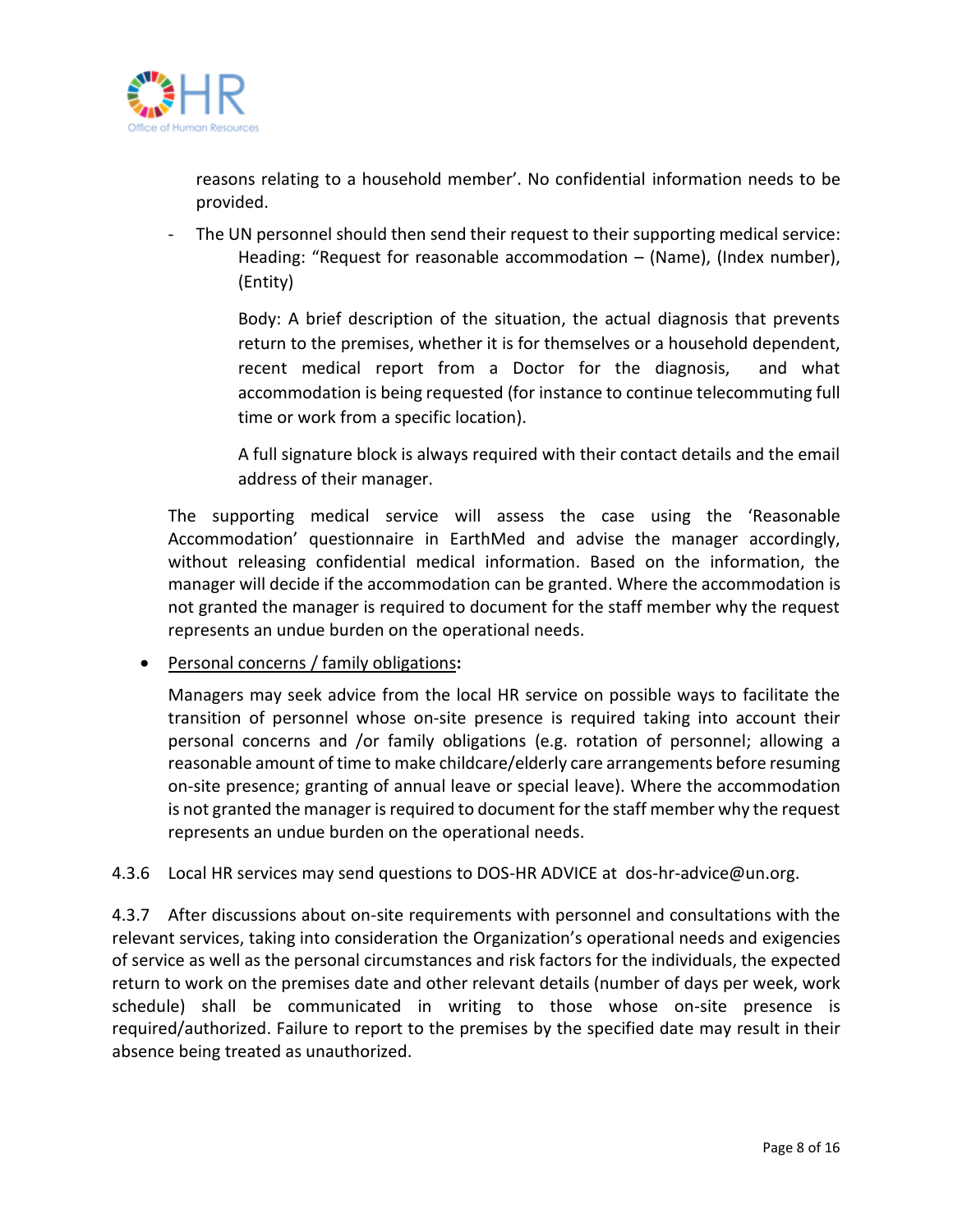

4.3.8 To assist managers in identifying the personnel who may continue to work remotely during initial return phases, two tools have been developed:

## **1. A self-assessment questionnaire to be completed by personnel (Annex 1)**

## **2. A 'traffic-light' matrix to be completed by managers (Annex 2)**

4.3.9 Each head of entity may decide whether to use these tools, based on the local return to the workplace plan for their respective duty station. This is optional and may not be suited for all duty stations and/or category of personnel (i.e. internationally recruited staff members serving in non-family duty stations, or duty station where the R and R framework was suspended and scenario 1.b) of the [Human Resources Network's Standing Committee on Field Duty Stations](https://www.un.org/sites/un2.un.org/files/covid_001_guidance_for_duty_stations_in_covid-19-affected_countries_entitled_to_rr_ra_e.pdf)  guidance note for R and R [duty stations with COVID-19 travel restrictions](https://www.un.org/sites/un2.un.org/files/covid_001_guidance_for_duty_stations_in_covid-19-affected_countries_entitled_to_rr_ra_e.pdf) dated 1 June 2020 was implemented.

## 4.4 Continuation of AWA at the duty station

4.4.1 In duty stations that are implementing a progressive return to the workplace, AWA are to remain in effect within the duty stations until the daily occupancy limits at the workplace are lifted.

4.4.2 As part of AWA, rotation and shifts may be introduced to limit the number of UN personnel on-site at any given time and allow physical distancing. No additional compensation should apply.

4.4.3 UN personnel who are required to return to the workplace one or more days per week during the phased return, should also continue to work on AWA on the days on which their presence on-site is not required. AWA days should be recorded in Umoja as "Telecommuting COVID-19" at the end of each week.

4.4.4 Other UN personnel whose physical on-site presence is not required may continue to work remotely, normally from their residence at the duty station, on a full-time basis under AWA and will be informed in due course when it is appropriate for them to return (the timeline will depend on how the situation evolves).

4.4.5 Personnel whose functions cannot be performed outside the premises and who are required to continue to work remotely due to occupancy limits, should continue to perform alternative assignments as instructed by their managers under AWA.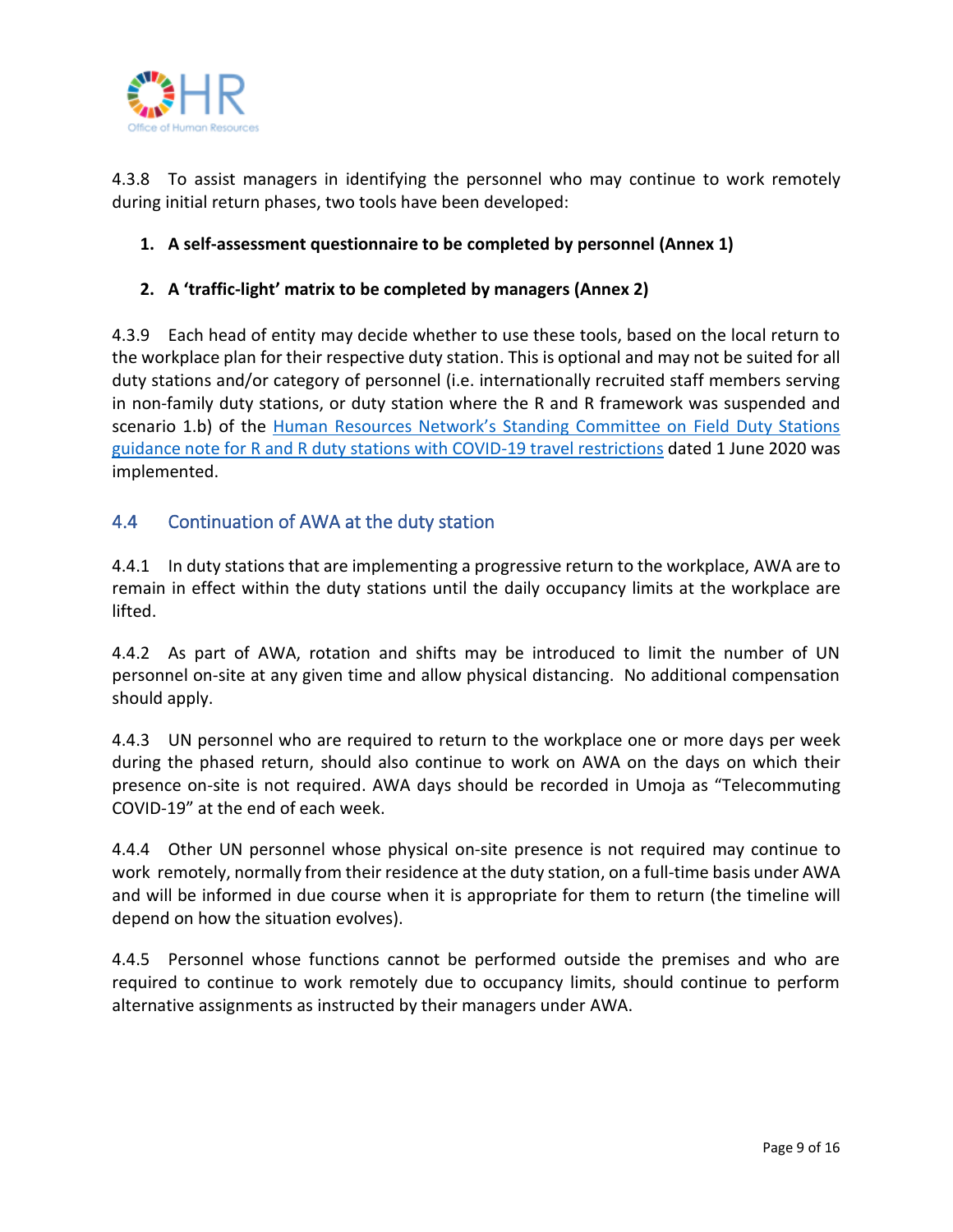

## 4.5 Duties and obligations of UN personnel upon returning to the premises

4.5.1 UN personnel are expected to continue to show respect, care and understanding for each other at all times.

4.5.2 On return to the workplace, staff should expect a different work environment due to the implementation of COVID-19 related protective measures. For instance, staff may be directed to wear masks on entry into the building and in common areas, exercise appropriate physical distancing and the sitting arrangement might be reconfigured. At some duty stations, there may be temperature checks or disinfection procedures on entry. There may be specific instructions on the use of elevators, escalators, door handles, toilets etc. Selected personnel dealing with visitors or in uncontrolled environments (such as loading docks, deliveries or maintenance tasks) should be provided with appropriate personal protective equipment (PPE) based on a risk assessment. Further details on how the plan is implemented and helpful practical tips to staff as they gradually return to the workplace in greater numbers should be provided by the Head of entity and the local Occupational Safety and Health Committee in accordance with each entity's plan for a gradual return to the workplace.

4.5.3 UN personnel must at all times follow the required measures to prevent the spread of the disease and adhere to established sanitary protocols, as well as those concerning presence at, use of, and circulation through, the premises.

4.5.4 UN Personnel must follow the guidance received from their managers and/or local security so that daily occupancy limits are not exceeded.

4.5.5 UN personnel with symptoms, who are unwell or are in contact with individuals who have shown symptoms must stay home. Staff members may avail of up to 14 days of uncertified sick leave for COVID-19 related absence, including for quarantine. Certified sick leave is not available for quarantine. (Please refer to DMSPC announcement of 3 April 2020 on [uncertified](https://iseek.un.org/nyc/gva/announcement/uncertified-sick-leave)  [sick leave\)](https://iseek.un.org/nyc/gva/announcement/uncertified-sick-leave).

4.5.6 Personnel with COVID-19 symptoms or PCR<sup>8</sup> test (nasal swab diagnostic test) results in either themselves or their household dependents are urged to report illness or test results using the confidential Self-Reporting EarthMed Portal (medical.un.org). If required, a clinical staff member will reach out to obtain further information. For those personnel who cannot log into the EarthMed Portal, contact your supporting medical service by email using their contact address, or if unknown, via osh@un.org, ensuring it includes a contact telephone number with country code. For general questions on COVID-19 see the UN's coronavirus website un.org/coronavirus or contact your supporting medical service.

<sup>8</sup> PCR stands for: "polymerase chain reaction"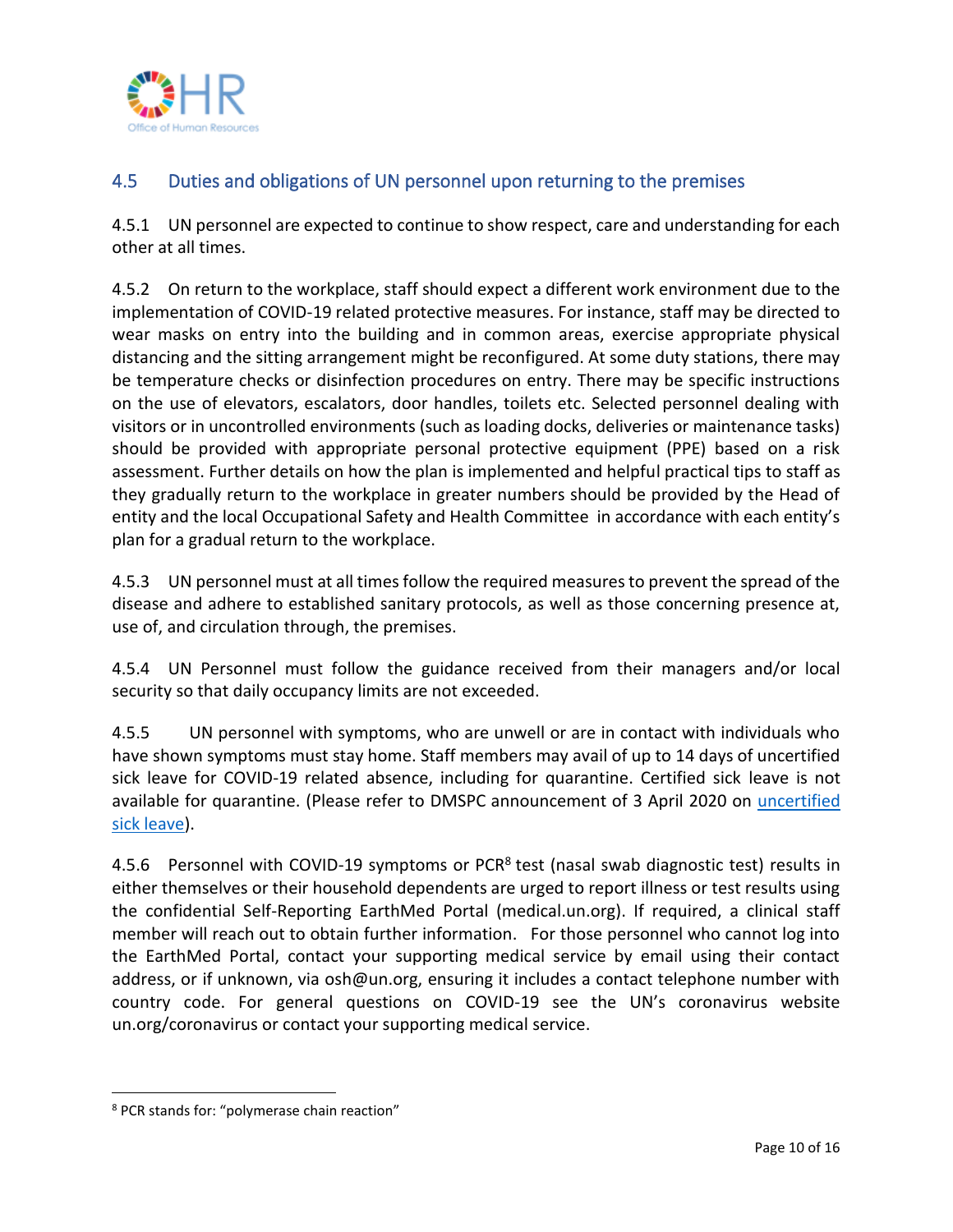

## Annex 1 - Self-assessment questionnaire

This questionnaire is to be filled out by UN personnel and send to their managers if requested. It is meant to be used exclusively for the purposes of filling the 'traffic light matrix' mentioned below and may not be shared further without the consent of the personnel.

| I) | <b>PERSONAL information</b> |  |
|----|-----------------------------|--|
|----|-----------------------------|--|

1. Are you over the age of 60?

 $\square$  Yes  $\square$  No

2. Were you advised by a doctor or a health care provider of any health conditions that would place you at increased risk (e.g. chronic illness, immune suppression, heart/lung disease) should you contract COVID-19? Please answer only in yes or no

 $\square$  Yes  $\square$  No

### **II) SOCIODEMOGRAPHIC variables:**

3. Is your residence at your duty station in an area that is still in lockdown/containment?

| $\Box$ Yes<br>$\Box$ No |  |
|-------------------------|--|
|-------------------------|--|

4. Do you reside with someone (e.g. child or elderly parent) that require support and cannot stay with other people while you go to the office/return to your duty station?

| $\Box$ Yes | $\Box$ No |
|------------|-----------|
|------------|-----------|

5. Do you reside with people considered more vulnerable<sup>9</sup> in front of COVID-19?

| $\Box$ Yes | $\Box$ No |
|------------|-----------|
|------------|-----------|

- 6. Do you commute to/from work using public transportation?
	- $\square$  Yes  $\square$  No

<sup>9</sup> Any one older than 60, and/or with an underlying chronic illness, immune suppression, heart/lung disease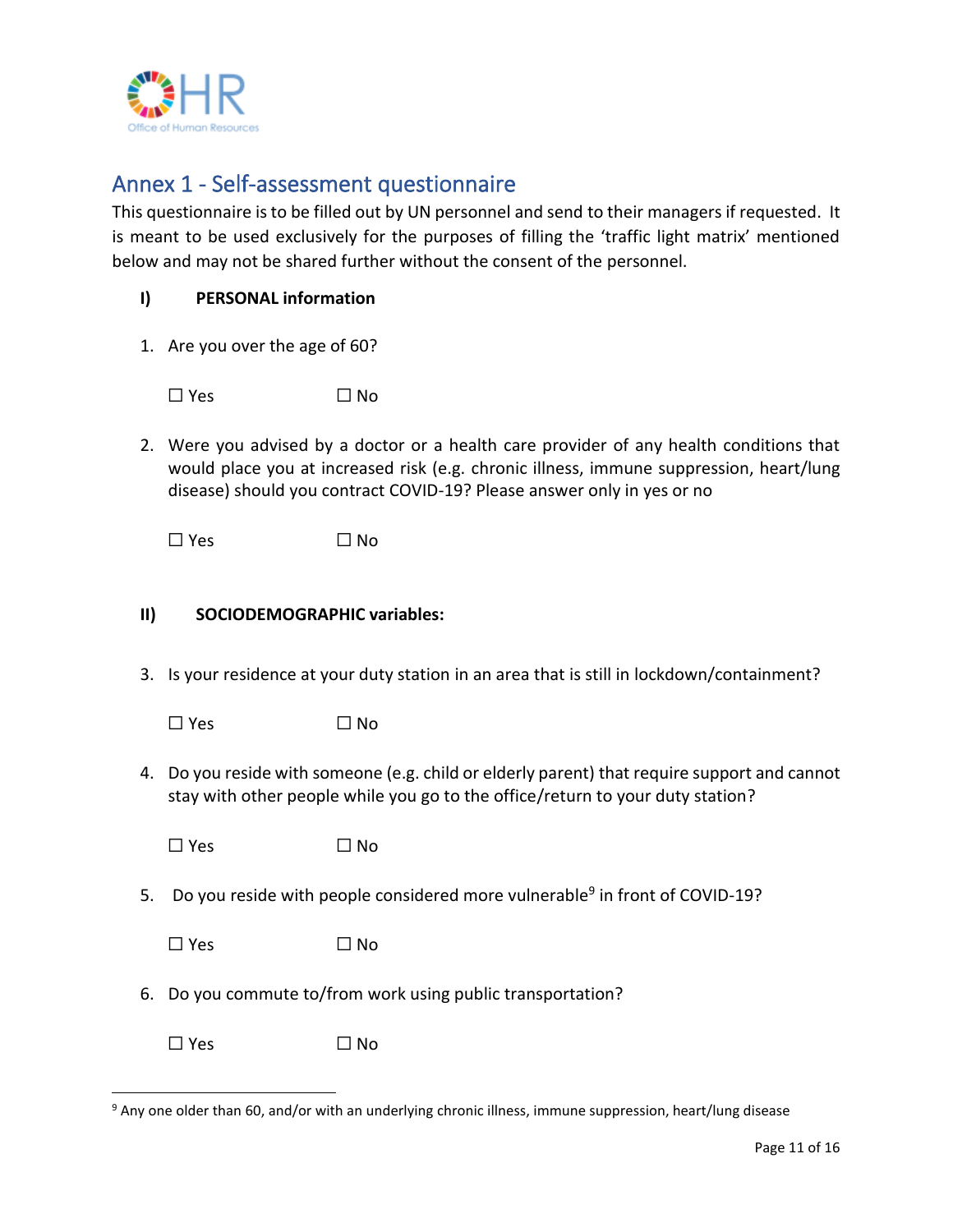

# Annex 2 - "Traffic light" Matrix

The objective of this matrix is to provide a tool that allows managers to consistently identify all personnel of the duty station, using a number of objective criteria, to determine if and when personnel should return to the workplace in the initial phases of the return to the workplace plan. These criteria include health and sociodemographic factors as well as work-related aspects. The personal and sociodemographic information should be collected through the self-assessment questionnaire to be completed by the personnel.

Each variable is evaluated using a traffic light colour code, which allows to quickly visualize to which group each staff will be assigned.

green zone: personnel must return to the workplace yellow zone: there are restrictions/impediments to the return to the workplace red zone: personnel can continue to work remotely under alternate working arrangements

### 1) **PERSONAL** information:

- A. Is the individual over the **age of 60**?
	- $\bullet$  = if the answer is **NO**, the individual is placed in the green zone
	- $\bullet$  = if the answer is **YES**; the individual is placed in the yellow zone
- B. Has the individual been advised by a doctor or a health care provider of any health conditions that would place them at increased risk should they contract COVID-19?

 $\bullet$  = If the answer is **NO**, the individual is placed in the green zone = If the answer is **YES** to at least one of the categories indicated above, the individual is placed in the yellow zone

2) **SOCIODEMOGRAPHIC** variables (residency at the duty station):

A. Is the individual's residence at the duty station in an area that is still in **lockdown/containment**?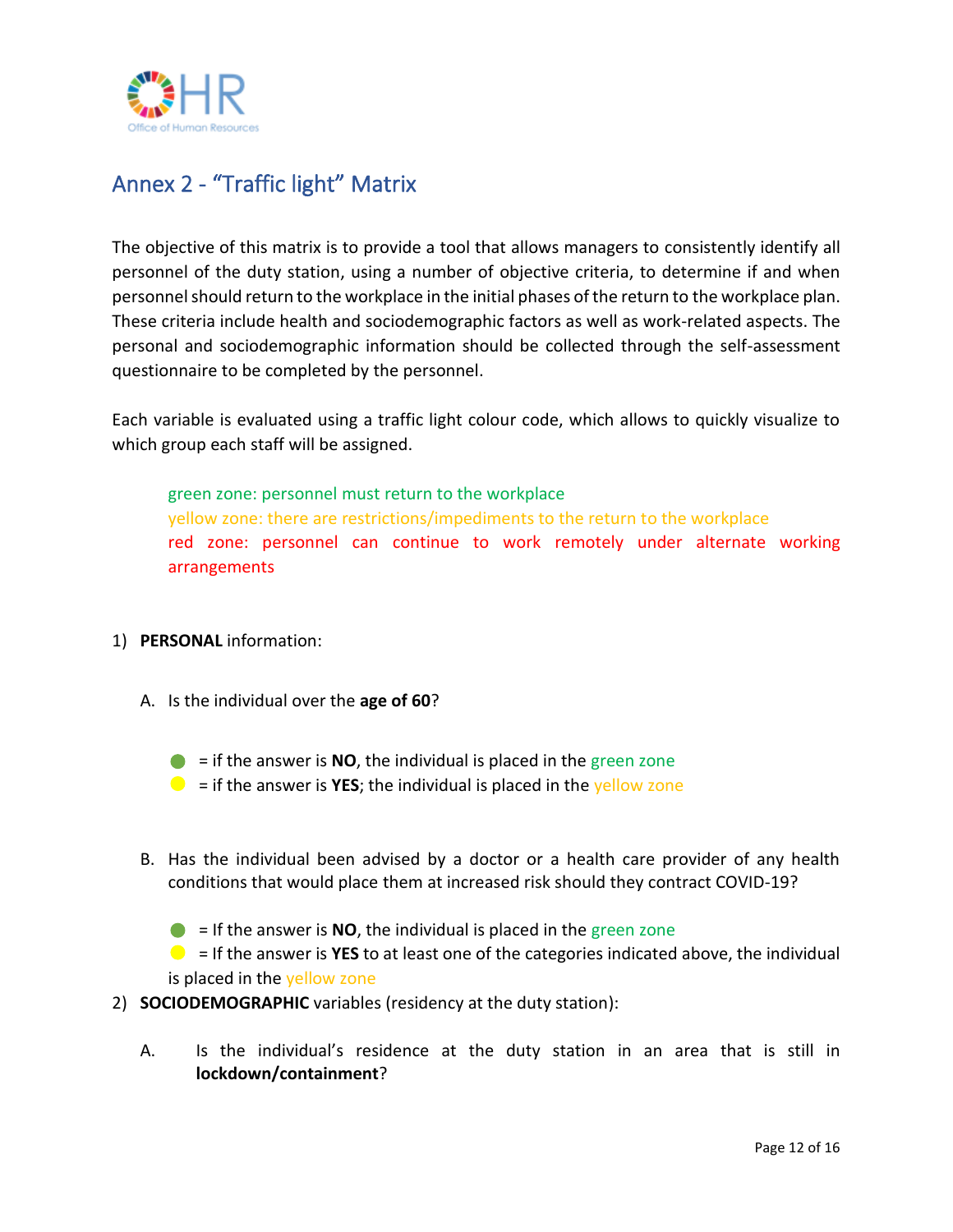

- B. Does the individual reside with someone that require support and cannot stay with other people while individual goes to the office?
- C. Does the individual reside with people considered more vulnerable  $10$  in front of COVID-19?
- D. Does the individual commute to/from work using **public transportation**?
	- $\bullet$  = If the answer is **NO** to questions A-D, the individual is placed the green zone

 $\bullet$  = if the answer is **YES** to at least one of the questions A-D, the individual is placed in the yellow zone

- 3) The **EVALUATION OF THE PERSONNEL** is based on two variables:
	- A. From the point of view of the **Organization,** how important is that this individual returns to the office?

 $\bullet$  = If it is essential that this individual returns to the office, he is placed in the green zone;

 $\bullet$  = If it is convenient that this individual returns to the office, he is placed in the yellow zone

 $\bullet$  = If it is unnecessary that this individual returns to the office, he is placed in the red zone

B. What is the level of efficiency and effectiveness while working remotely?

 $\bullet$  = If the individual is less efficient or effective, he/she is placed in the green zone  $\bullet$  = If the individual has a comparable efficiency and effectiveness, he/she is placed in the yellow zone;

 $\bullet$  = If the individual is more efficient or effective, he/she is placed in the red zone

4) Can the functions be performed by another individual in case the first person couldn't return to the office?

 $\bullet$  = the work cannot be performed by another person, the individual is placed in the green zone

 $10$  Including but not limited to, family members with any single feature of age greater than 60, chronic illness, immune suppression, heart/lung disease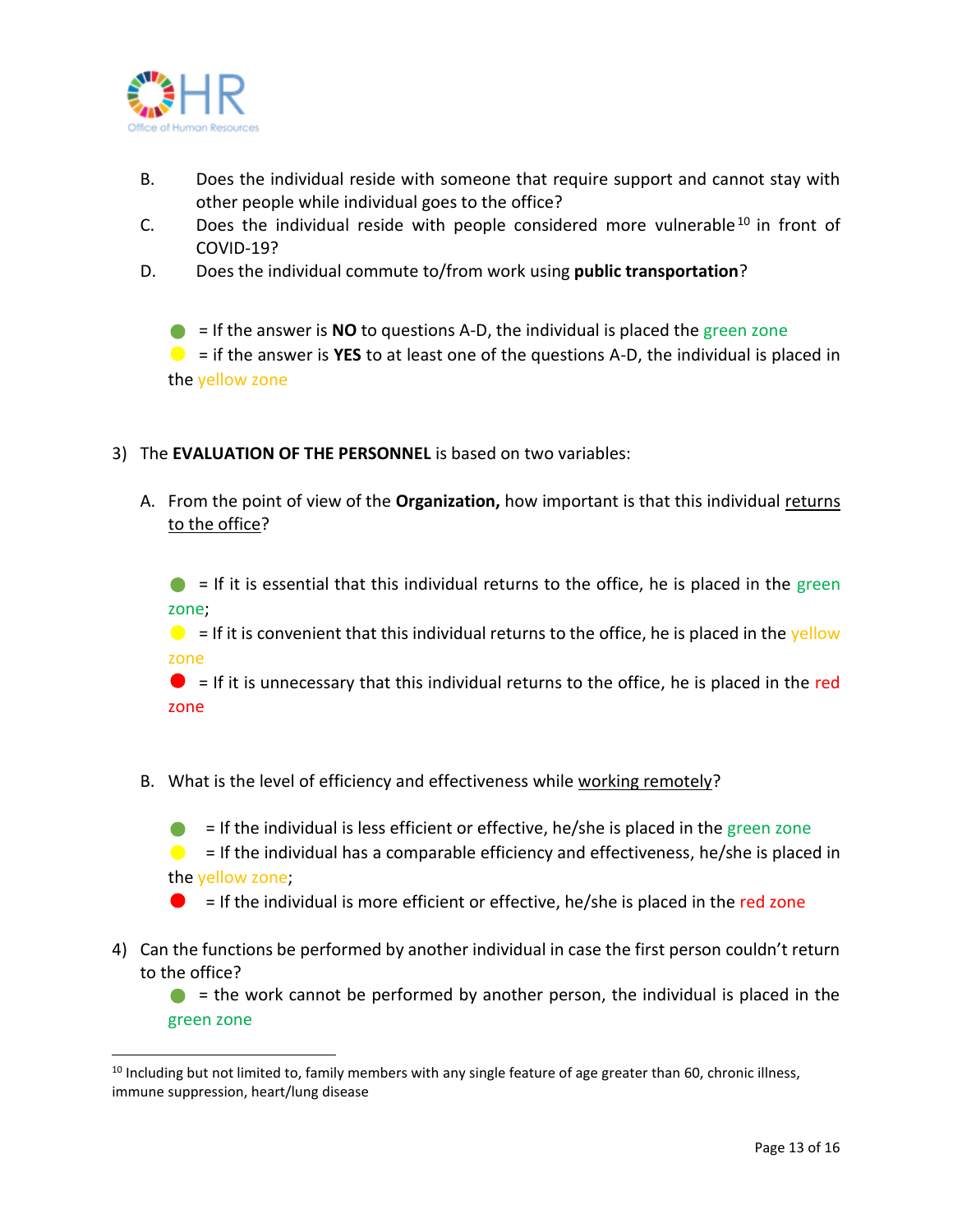

 $\bullet$  = the functions can be performed by another person, the individual is placed in the yellow zone

Based on the answers provided in the above questions, and using the attached excel spreadsheet, please rate each individual in the following categories:

- If there is at least one placement in a red zone, that individual will continue working under the alternate work arrangements until further determined;
- If there is at least one placement in a yellow zone, the situation of the individual should be discussed with the individual's manager, local HR, entity's focal point and his/her local UN Medical Service/DHMOSH, as applicable.
- If all the placements were in the green zone, this staff can return to work in the office.

Managers and personnel should strive to find a mutually acceptable phased return solution for each individual in the team.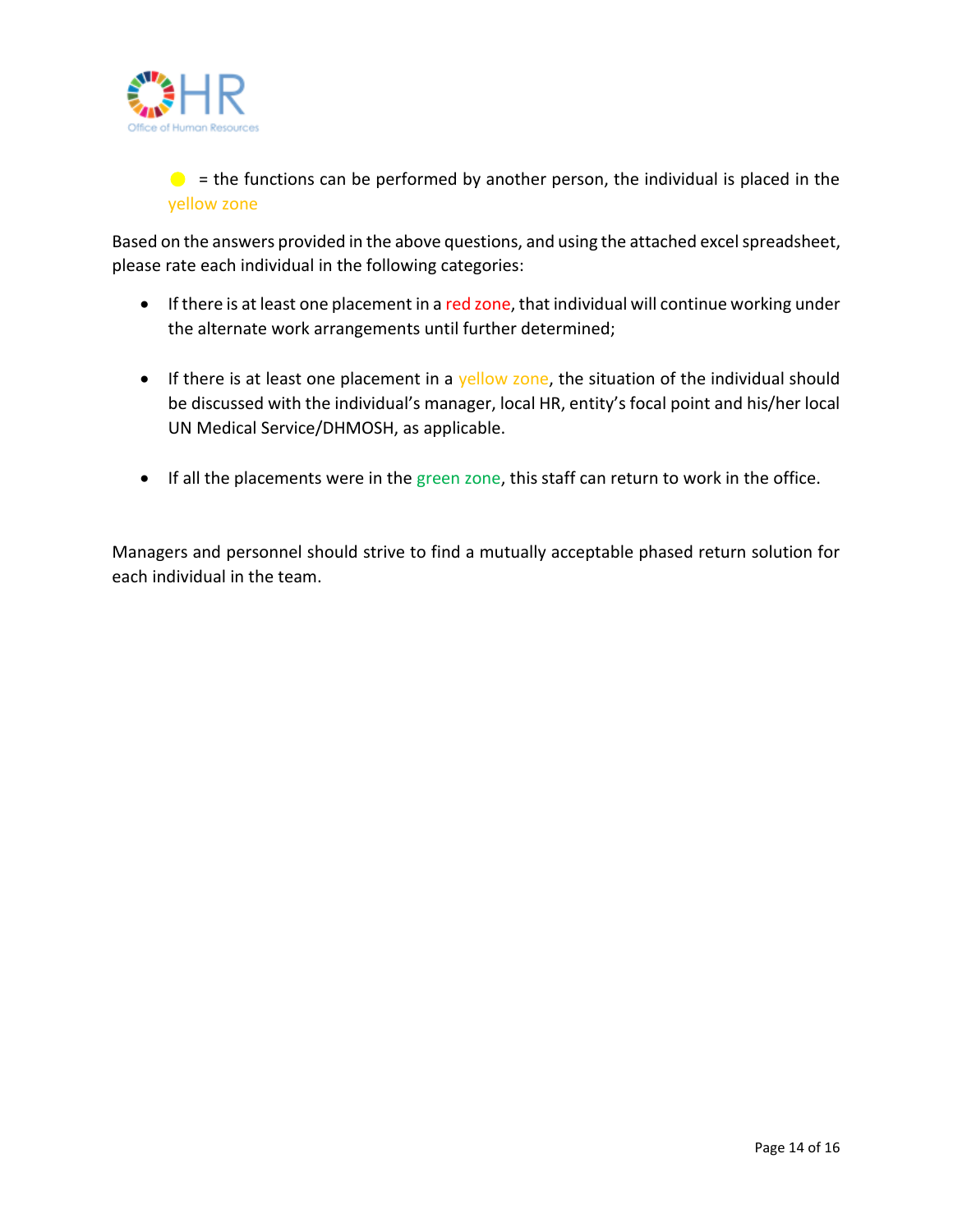

## Annex 3

### **United Nations Headquarters – Crisis Operations Group**

### **Occupational Safety and Health Committee on Reintegration**

### **Terms of Reference**

- 1. The staff of the United Nations (UN) are its greatest asset, and the UN has a duty to undertake all reasonably practicable actions to prevent workplace exposure to COVID-19 and protect the health and wellbeing of its staff. The UN's ability to return to its 'new normal' and deliver its mandate is inextricably linked to the occupational safety and health of its workforce, their trust in the safety of the process of reintegration, and of the UN's ability to meet its duty of care as an employer.
- 2. The development of the COG's Reintegration Plan is dependent on the process of consultation and communication by COG members, transparent risk management processes and the full and effective involvement of management and staff.

### **Role**

3. The COG's OSH Committee (OSH Committee) is a multidisciplinary, technical review body with expertise in workplace risk assessments. Its work is to be conducted in a co-operative, non-adversarial atmosphere. The OSH committee is not a policy-making body and provides recommendations to the COG that are in accordance with the provisions and general principles of UN OSH Policy.

### **Mandate**

4. The OSH Committee is to provide advice to the COG on a risk-based approach to reintegration of the UN's NYC based staff in a way that optimizes health and affords reasonable safety.

### **Objectives**

- 5. The tasks of the OSH Committee are to:
	- a. Review the potential exposure to COVID-19 in the workplace (including where practical during commuting) in the context of the COVID-19 outbreak in the HQ NY area.
	- b. Review the potential exposures for specific jobs and tasks.
	- c. Develop prevention and mitigation measures for these exposures and any associated hazards.
	- d. Develop options for a phased reintegration of staff back into the workplace, with triggers for moving between phases.